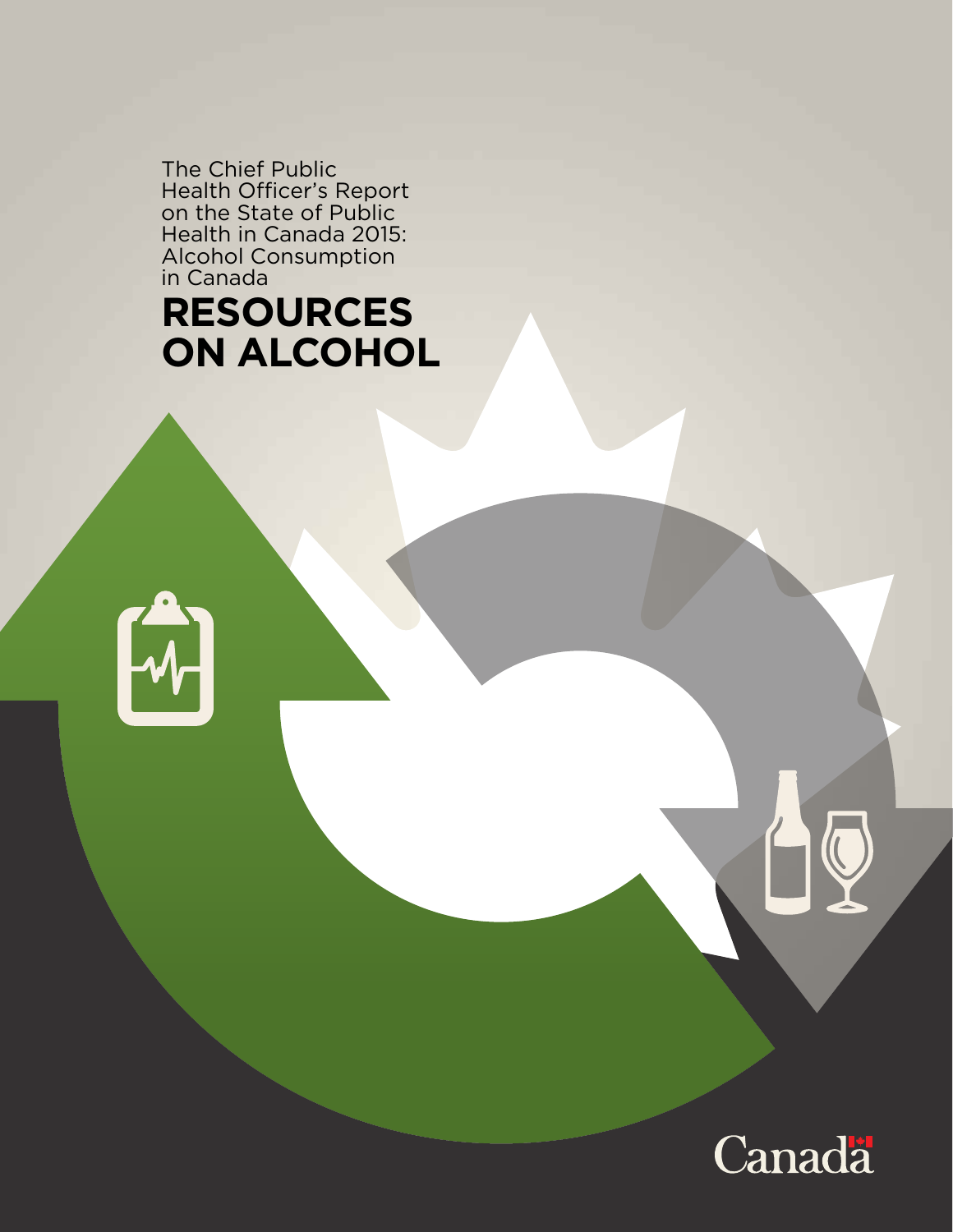Également disponible en français sous le titre : *Rapport de l'aministrateur en chef de la santé publique sur l'état de la santé publique au Canada, 2015– RESSOURCES SUR L'ALCOOL*

To obtain additional information, please contact: Public Health Agency of Canada Address Locator 0900C2 Ottawa, ON K1A 0K9 Tel.: 613-957-2991 Toll free: 1-866-225-0709 Fax: 613-941-5366 TTY: 1-800-465-7735 E-mail: publications@hc-sc.gc.ca

This publication can be made available in alternative formats upon request.

© Her Majesty the Queen in Right of Canada, as represented by the Minister of Health, 2016 Publication date: January 2016

This publication may be reproduced for personal or internal use only without permission provided the source is fully acknowledged. Cat.: HP2-10/2015-IE-PDF ISSN: 978-0-660-04666-2 Pub.: 150230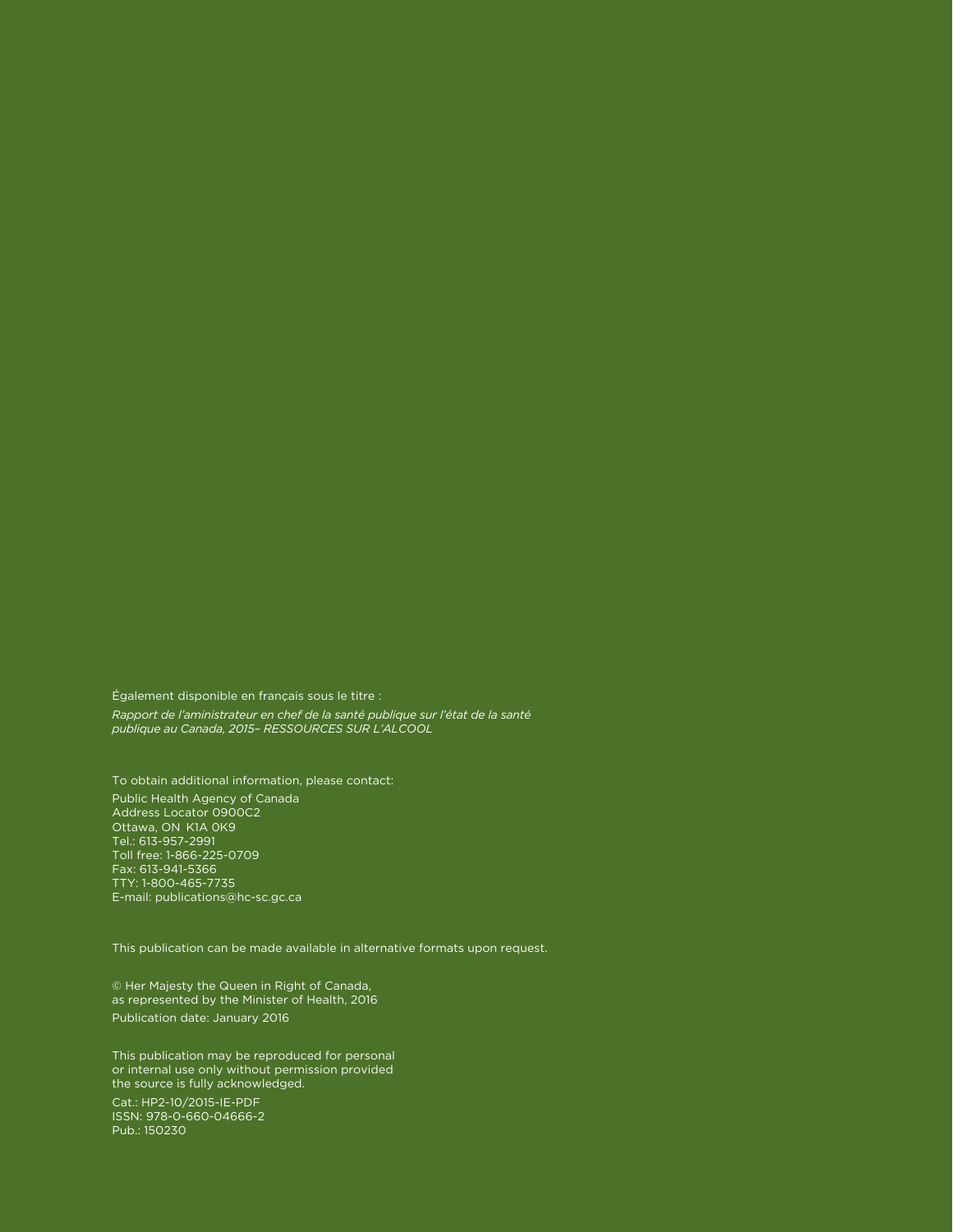# RESOURCES ON ALCOHOL

Below are a variety of sources of information, resources and tools on alcohol.

# General websites:

- **•** The Government of Canada's website on [alcohol abuse](http://healthycanadians.gc.ca/healthy-living-vie-saine/substance-abuse-toxicomanie/alcohol-alcool/index-eng.php) includes information on how to reduce your risk.
- **•** [Canadian Centre on Substance Abuse](http://www.ccsa.ca/Eng/Pages/default.aspx) provides national leadership and evidence-informed analysis and advice to mobilize collaborative efforts to reduce alcohol- and other drugrelated harm.
- **•** [Centre for Addiction and Mental Health](http://www.camh.ca/en/hospital/Pages/home.aspx) is Canada's largest mental health and addiction teaching hospital as well as one of the world's leading research centres in the area of addiction and mental health.

## How can we reduce or stop drinking?

- **•** Certain strategies and tools can help us reduce or stop our use of alcohol, including:
	- College of Family Physicians Canada and CCSA: [Drinking Smart](http://www.sbir-diba.ca/docs/default-document-library/patientworkbook-en.pdf?sfvrsn=3)
	- WHO: [Self-help strategies for cutting down](http://whqlibdoc.who.int/publications/2010/9789241599405_eng.pdf)  [or stopping substance use](http://whqlibdoc.who.int/publications/2010/9789241599405_eng.pdf)
	- Centre for Addiction and Mental Health: [Saying When: How to quit drinking or](https://itunes.apple.com/ca/app/saying-when-how-to-quit-drinking/id881678936?mt=8)  [cut down](https://itunes.apple.com/ca/app/saying-when-how-to-quit-drinking/id881678936?mt=8)
- **•** Know how much is too much [Canada's](http://ccsa.ca/Eng/topics/alcohol/drinking-guidelines/Pages/default.aspx)  [Low-Risk Alcohol Drinking Guidelines](http://ccsa.ca/Eng/topics/alcohol/drinking-guidelines/Pages/default.aspx) identify the amount of alcohol that puts our health at risk.
- **•** Anticipate and be prepared for triggers and situations that may tempt you to drink.

## NEED HELP?

If you or someone you know needs immediate help **call 911**, particularly when after drinking, someone has passed out and will not wake and/or has the following symptoms:

- Vomiting while asleep
- Seizures
- Slow/irregular breathing and heart rate
- Bluish, pale and/or have cold skin

If you need help or support for problems related to drinking alcohol, please see this [link.](http://www.healthycanadians.gc.ca/healthy-living-vie-saine/substance-abuse-toxicomanie/help-aide/get-help-obtenir-aide-eng.php)

- **•** Recognize personal risks for use and how they can impact behaviour and choices.
- **•** [Reduce stress](http://www.phac-aspc.gc.ca/cd-mc/cvd-mcv/reduce_stress-reduire_stress-eng.php) with [healthy coping strategies](http://www.hc-sc.gc.ca/hl-vs/iyh-vsv/life-vie/stress-eng.php).
- **•** [Be healthy](http://healthycanadians.gc.ca/healthy-living-vie-saine/index-eng.php?_ga=1.180424743.1091163832.1430753639) eat well, get enough sleep, be active.
- **•** Improve your [mental health and wellness](http://healthycanadians.gc.ca/healthy-living-vie-saine/mental-health-sante-mentale/index-eng.php).
- **•** Foster supportive friendships and family relationships.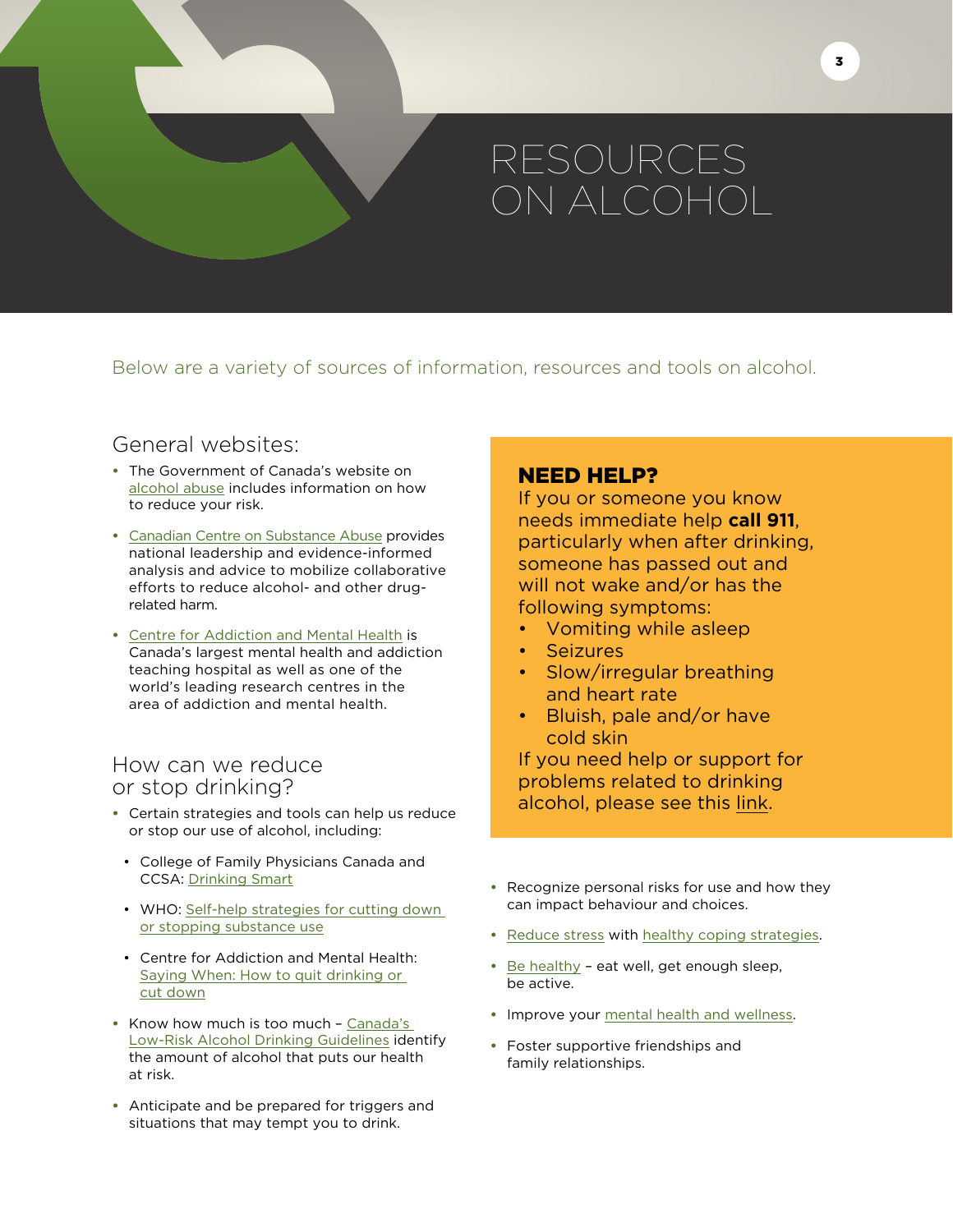### Strengthening mental well-being:

- **•** The Government of Canada has a webpage dedicated to [mental health and wellness](http://healthycanadians.gc.ca/healthy-living-vie-saine/mental-health-sante-mentale/index-eng.php).
- **•** The Public Health Agency of Canada's [Mental](http://www.phac-aspc.gc.ca/mh-sm/mhp-psm/index-eng.php)  [Health Promotion](http://www.phac-aspc.gc.ca/mh-sm/mhp-psm/index-eng.php) program leads and support national activities that promote mental health.
- **•** The [Canadian Mental Health Association](http://www.cmha.ca/) is a national organization that supports people with mental illness through a variety of innovative services and supports.
- **•** The [Mental Health Commission of Canada](http://www.mentalhealthcommission.ca/) collaborates with partners to improve the mental health system in Canada and change attitudes and behaviours of Canadians around mental health issues.

# Resources for youth:

#### Youth are particularly at risk for impacts from alcohol.

- **•** [Mind your Mind](http://mindyourmind.ca/) is an award winning space for youth and young adults to find support when going through tough times.
- **•** The Traffic Injury Research Foundation's [Young](http://yndrc.tirf.ca/)  [and New Driver Resource Centre](http://yndrc.tirf.ca/) offers information and resources for young drivers and their parents. It covers both alcohol and drug impaired driving.
- **•** The RCMP's [DARE](http://www.rcmp-grc.gc.ca/docas-ssdco/prog-eng.htm) (Drug Abuse Resistance Education) program is designed to equip school children with the skills to recognize and resist social pressures to experiment with alcohol, tobacco and other drugs.
- **•** The RCMP's [Aboriginal Shield Program](http://www.rcmp-grc.gc.ca/aboriginal-autochtone/abo-aut-shield-bouclier-eng.htm) was created to better enable Aboriginal youth to make informed healthy lifestyle choices regarding alcohol, drugs and positive alternatives.
- **•** [Centre for Addiction and Mental Health's](http://www.camh.ca/en/hospital/health_information/for_children_youth/Pages/default.aspx)  [Information for Children and Youth](http://www.camh.ca/en/hospital/health_information/for_children_youth/Pages/default.aspx) provides a variety of resources for children and youth on mental health and addictions.
- **•** The National Institute on Drug Abuse in the United States has a [website](http://teens.drugabuse.gov/) specifically for teens that provides a variety of accessible information and tools on topics related to alcohol and other drugs.

## For Parents – How can we help youth?

- **•** Encourage youth to delay drinking as long as possible – [Canada's Low-Risk Alcohol](http://ccsa.ca/Eng/topics/alcohol/drinking-guidelines/Pages/default.aspx)  [Drinking Guidelines](http://ccsa.ca/Eng/topics/alcohol/drinking-guidelines/Pages/default.aspx).
- **•** Be a good role model and keep talking to your child(ren) about alcohol and drugs at all ages and stages of development - Government [of Canada – Talking about drugs](http://healthycanadians.gc.ca/healthy-living-vie-saine/substance-abuse-toxicomanie/talking-parle/index-eng.php); [Centre for](http://www.camh.ca/en/hospital/health_information/for_parents/Pages/early_start_talk_about_alcohol.aspx)  [Addiction and Mental Health – Resources](http://www.camh.ca/en/hospital/health_information/for_parents/Pages/early_start_talk_about_alcohol.aspx)  [for parents](http://www.camh.ca/en/hospital/health_information/for_parents/Pages/early_start_talk_about_alcohol.aspx).
- **•** Help them develop healthy strategies to deal with stress and change – [The Public Health](http://www.phac-aspc.gc.ca/publicat/oes-bsu-02/teens-eng.php)  [Agency of Canada – Helping teens cope](http://www.phac-aspc.gc.ca/publicat/oes-bsu-02/teens-eng.php).
- **•** Support them if they are having trouble with bullies – [Government of Canada – Bullying.](http://healthycanadians.gc.ca/healthy-living-vie-saine/bullying-intimidation/index-eng.php)
- **•** Foster a healthy family environment – [The](http://www.phac-aspc.gc.ca/hp-ps/dca-dea/parent/support/index-eng.php)  [Public Health Agency of Canada – Parenting](http://www.phac-aspc.gc.ca/hp-ps/dca-dea/parent/support/index-eng.php)  [resources and support](http://www.phac-aspc.gc.ca/hp-ps/dca-dea/parent/support/index-eng.php), [The Public Health](http://www.phac-aspc.gc.ca/sfv-avf/index-eng.php)  [Agency of Canada – Stop family violence,](http://www.phac-aspc.gc.ca/sfv-avf/index-eng.php) [Department of Justice – Family violence](http://www.justice.gc.ca/eng/cj-jp/fv-vf/index.html).
- **•** Encourage them to be healthy and active [Government of Canada – Health living](http://www.healthycanadians.gc.ca/healthy-living-vie-saine/index-eng.php).

## Resources for Aboriginal populations:

- **•** The Assembly of First Nations (AFN) promotes the [Indigenous Social Determinants of Health](http://health.afn.ca/en/about-us/pro/social-determinants-of-health), explaining how First Nations health is equally affected by a range of historical and culturallyspecific factors which include aspects of colonization, assimilation, loss of language, historical conditions, and cultural identity.
- **•** The First Nations Regional Health Survey (RHS) is the only First Nations -governed, national health survey in Canada. It collects information about on reserve and northern First Nations communities based on both Western and traditional understandings of health and well-being. AFN Chiefs in Assembly, the Chiefs Committee on Health and First Nations Regions across the country have mandated the [First](http://fnigc.ca/)  [Nations Information Governance Centre](http://fnigc.ca/) to provide oversight and governance over the RHS.